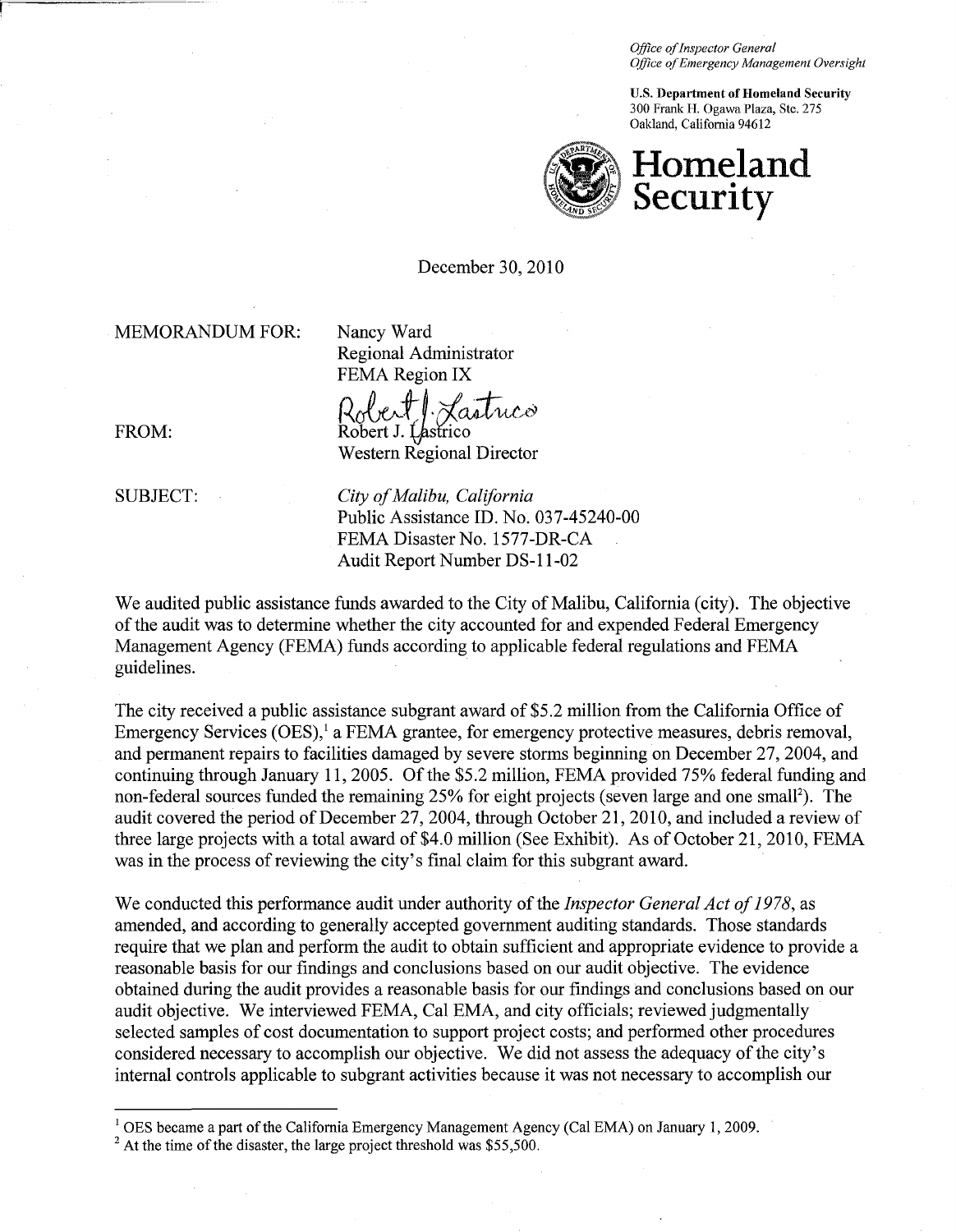audit objective. We did, however, gain an understanding of the city's method of accounting for disaster-related costs.

## **RESULTS OF AUDIT**

Of the \$4 million in disaster costs we reviewed, the city generally expended and accounted for costs according to federal regulations and FEMA guidelines. However, the city's claim for Project Worksheet (PW) 1509 included \$12,881 in disaster costs that were the funding responsibility of the Federal Highway Administration (FHWA), under the Federal-Aid Highways Program. According to Title 44, *Code of Federal Regulations*, Section 206.226(a)(1), disaster assistance is not available under the *Robert T. Stafford Disaster Relief and Emergency Assistance Act* when another federal agency has specific authority to restore facilities damaged or destroyed by an event which is declared a major disaster. Further, FEMA's *Public Assistance Guide* (FEMA 322, October 1999) says that funding of work under the authority of FHWA is specifically excluded from funding under FEMA's Public Assistance Program.

While FEMA funded PW 1509 for \$12,881 to remove debris (\$5,056) and perform emergency repairs (\$7,825), project records suggested that the work was eligible for FHWA. In addition, a letter dated January 20, 2005, from FHWA to the California Department of Transportation, provided notification that emergency repairs resulting from the disaster were eligible for reimbursement under the FHWA Federal-Aid Highways Program. We discussed the issue with city officials. Those officials understood the basis for our conclusion and noted that they would request reimbursement for the \$12,881 from FHWA. However, since the disaster costs claimed under PW 1509 are the responsibility of FHWA, the \$12,881 is questioned.

## **RECOMMENDATION**

We recommend that the Regional Administrator, FEMA Region IX, in coordination with Cal EMA disallow \$12,881 in ineligible costs the city has claimed under PW 1509.

## **DISCUSSION WITH MANAGEMENT AND AUDIT FOLLOW-UP**

We discussed the audit finding with city officials on November 8, 2010. The city's comments are summarized in this report as appropriate. We also discussed the audit finding with Cal EMA on October 13, 2010, and FEMA on October 21, 2010. Both Cal EMA and FEMA withheld responses pending issuance of the final audit report.

 Stark, Renee Gradin, and Greg Suko*.* Please advise this office by March 1, 2011, of actions planned or taken to implement our recommendation. Please note that your responses should include a target completion date for actions planned and actual completion date for action taken. Should you have questions concerning this report, please call me at (510) 637-1482, or your staff may contact Humberto Melara, Supervisory Auditor, at (510) 637-1463. Key contributors to this assignment were Humberto Melara, Willard

cc: Audit Liaison, FEMA Region IX Audit Liaison, FEMA (Job Code: G-10-036-EMO-FEMA)